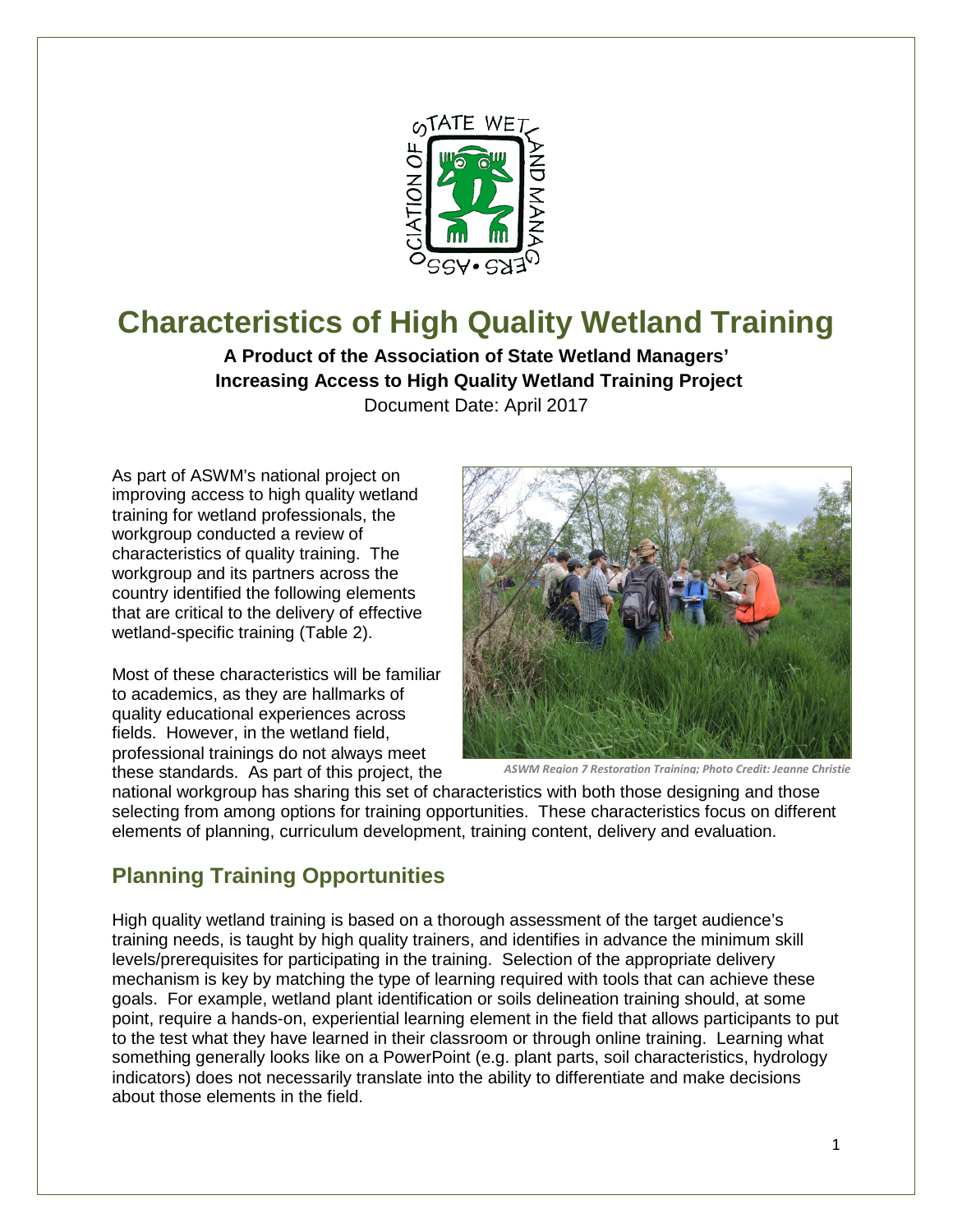Developers need to consider the pros and cons of different training options, including classroom training, field training, mixed classroom/field training, webinar-based, synchronous or asynchronous online training and others. Decisions need to be made that allows the trainers to connect where the participants are able to join them – perhaps by linking a training with an existing conference, workshop, meeting or educational institution's offerings. Alternatively, if training is to be offered remotely, will all the target participants have access to the necessary technology and programs to participate effectively?

| Is based on thorough assessment of<br>target audience's training needs                                           | Limits participant numbers to allow<br>for interaction appropriate to the<br>training type | Provides opportunities for partici-<br>pants to ask questions                               |
|------------------------------------------------------------------------------------------------------------------|--------------------------------------------------------------------------------------------|---------------------------------------------------------------------------------------------|
| Is taught by high quality trainer(s)                                                                             | Includes a diversity of participants<br>and embraces different learning<br>styles          | Provides opportunities for partici-<br>pants to express personal perspec-<br>tives          |
| Identifies minimum skill-level re-<br>quired                                                                     | Emphasizes how content could im-<br>pact the work of participants                          | Provides opportunities for partici-<br>pants to interact with each other                    |
| Is based on sound science                                                                                        | Provides examples of the content/<br>practices in use                                      | Allows participants opportunities<br>throughout to provide feedback to<br>the trainer       |
| Provides learning objectives                                                                                     | Includes experiential component, as<br>appropriate for the training type                   | Provides opportunities to reflect on<br>what was learned                                    |
| Circulates a description of the train-<br>ing, speakers and agenda prior to the<br>training activity             | Provides opportunities for partici-<br>pants to share their own experiences                | Includes evaluation and<br>is accompanied by support resources                              |
| Is focused and well-paced; Has clear<br>direction                                                                | Employs humor/fun in teaching                                                              | Has before-during-after strategies to<br>ensure training is transferable directly<br>to job |
| Is scheduled at convenient times and<br>locations; regular schedule is provid-<br>ed for multi-session trainings | Utilizes engaging visuals                                                                  | Provides a supportive post-training<br>environment                                          |

#### **Table 1. Characteristics of High Quality Wetland Training**

# **Curriculum/Content Development**

Content development should be based on sound science and delivered using teaching/training methods that embrace a diversity of learning styles. Especially critical in content development is making connections for the participants between the training content and how it can be incorporated into wetland work/impact outcomes of in-the-field application. Training should focus on established tenets of the field of learning, building on established research, theory, tools and approaches. Participants should have access to the citations and support materials that were used in this development process. Training should provide examples of the content and/or practices in use and include experiential learning opportunities, as much as is appropriate for the learning setting. Training must also take into consideration regional differences, as wetland training directed to specific wetland types from one area of the country is not generally transferable to another, given the diversity of the wetlands covered. Understanding the regional context and specializations required should be considered and conveyed to the participants.